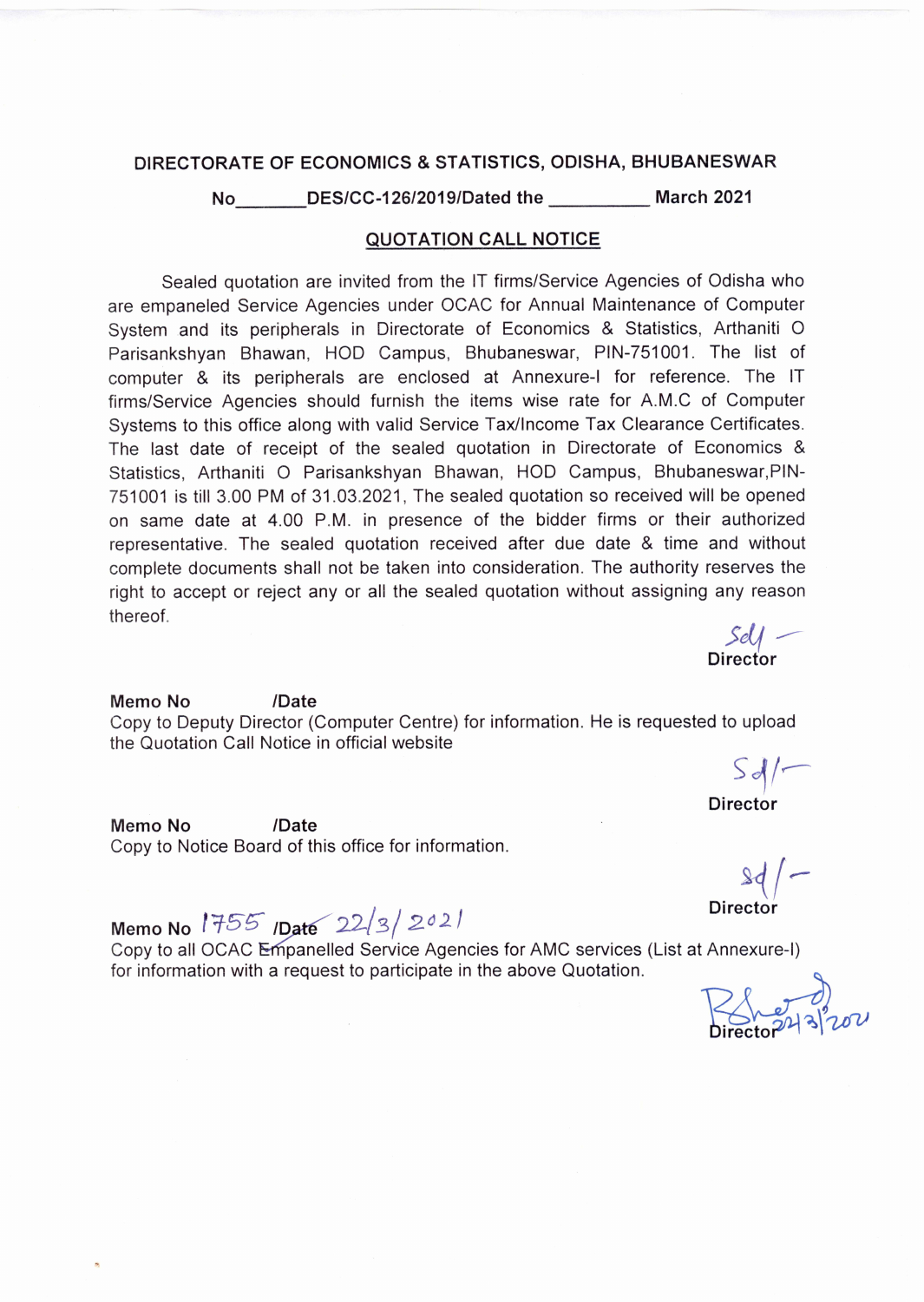|                                                                                      |              |                                |              | Annexure-I             |
|--------------------------------------------------------------------------------------|--------------|--------------------------------|--------------|------------------------|
| Computer systems and peripherals required to be covered under AMC for the Year 2021- |              |                                |              |                        |
|                                                                                      |              | 2022                           |              |                        |
| SI. No                                                                               | Product_ID   | <b>Brand_Model_Description</b> | Product_SIno | Amount to be<br>coated |
| <b>Printers</b>                                                                      |              |                                |              |                        |
| 1                                                                                    | DOES-LJP-3   | HP_LJ-500 (COLOUR)             | CNCXF4R19Q   |                        |
| 2                                                                                    | DOES-LJP-100 | <b>HP-LJP-2035</b>             | CNC0105958   |                        |
| 3                                                                                    | DOES-LJP-50  | <b>HP-Pro-2035</b>             | VNC3605677   |                        |
| 4                                                                                    | DOES-LJP-56  | <b>HP-Pro-2035</b>             | VNC3701033   |                        |
| 5                                                                                    | DOES-LJP-57  | <b>HP-Pro-2035</b>             | VNC3700806   |                        |
| 6                                                                                    | DOES-LJP-58  | <b>HP-Pro-2035</b>             | VNC3605678   |                        |
| 7                                                                                    | DOES-LJP-59  | <b>HP-Pro-2035</b>             | VNC3605675   |                        |
| 8                                                                                    | DOES-LJP-61  | <b>HP-Pro-2035</b>             | VNC3606025   |                        |
| 9                                                                                    | DOES-LJP-63  | <b>HP-Pro-2035</b>             | VNC3702558   |                        |
| 10                                                                                   | DOES-LJP-64  | <b>HP-Pro-2035</b>             | VNC3605906   |                        |
| 11                                                                                   | DOES-LJP-65  | <b>HP-Pro-2035</b>             | VNC3604913   |                        |
| 12                                                                                   | DOES-LJP-66  | <b>HP-Pro-2035</b>             | VNC3702545   |                        |
| 13                                                                                   | DOES-LJP-68  | <b>HP-Pro-2035</b>             | VNC3605869   |                        |
| 14                                                                                   | DOES-LJP-69  | <b>HP-Pro-2035</b>             | VNC3702554   |                        |
| 15                                                                                   | DOES-LJP-71  | <b>HP-Pro-2035</b>             | VNC3702540   |                        |
| 16                                                                                   | DOES-LJP-72  | <b>HP-Pro-2035</b>             | VNC3702687   |                        |
| 17                                                                                   | DOES-LJP-73  | <b>HP-Pro-2035</b>             | VNC3605673   |                        |
| 18                                                                                   | DOES-LJP-74  | <b>HP-Pro-2035</b>             | VNC3605904   |                        |
| 19                                                                                   | DOES-LJP-75  | <b>HP-Pro-2035</b>             | VNC3605903   |                        |
| 20                                                                                   | DOES-LJP-76  | <b>HP-Pro-2035</b>             | VNC3605910   |                        |
| 21                                                                                   | DOES-LJP-83  | <b>HP-Pro-2035</b>             | VNC3700801   |                        |
| 22                                                                                   | DOES-LJP-86  | <b>HP-Pro-2035</b>             | VNC3702552   |                        |
| 23                                                                                   | DOES-LJP-88  | HP-Pro-2035                    | VNC3702692   |                        |
| 24                                                                                   | DOES-LJP-89  | <b>HP-Pro-2035</b>             | VNC3702551   |                        |
| 25                                                                                   | DOES-LJP-90  | <b>HP-Pro-2035</b>             | VNC3605666   |                        |
| 26                                                                                   | DOES-LJP-91  | <b>HP-Pro-2035</b>             | VNC3603863   |                        |
| 27                                                                                   | DOES-LJP-92  | <b>HP-Pro-2035</b>             | VNC3702555   |                        |
| 28                                                                                   | DOES-LJP-93  | HP-Pro-2035                    | VNC3606009   |                        |
| 29                                                                                   | DOES-LJP-94  | HP-Pro-2035                    | VNC3605667   |                        |
| 30                                                                                   | DOES-LJP-95  | HP-Pro-2035                    | VNC3700782   |                        |
| 31                                                                                   | DOES-LJP-52  | HP-Pro-400 (NW)                | VNC4702585   |                        |
| 32                                                                                   | DOES-LJP-55  | HP-Pro-400 (NW)                | VNC3502109   |                        |
| 33                                                                                   | DOES-LJP-60  | HP-Pro-400 (NW)                | VNC4702581   |                        |
| 34                                                                                   | DOES-LJP-67  | HP-Pro-400 (NW)                | VNC5802555   |                        |
| 35                                                                                   | DOES-LJP-70  | HP-Pro-400 (NW)                | VNC5N01813   |                        |
| 36                                                                                   | DOES-LJP-77  | HP-Pro-400 (NW)                | VNC4702586   |                        |
| 37                                                                                   | DOES-LJP-78  | HP-Pro-400 (NW)                | VNC5N01824   |                        |
| 38                                                                                   | DOES-LJP-79  | HP-Pro-400 (NW)                | VNC5N01818   |                        |
| 39                                                                                   | DOES-LJP-80  | HP-Pro-400 (NW)                | VNC5N01819   |                        |
| 40                                                                                   | DOES-LJP-81  | HP-Pro-400 (NW)                | VNC4M02686   |                        |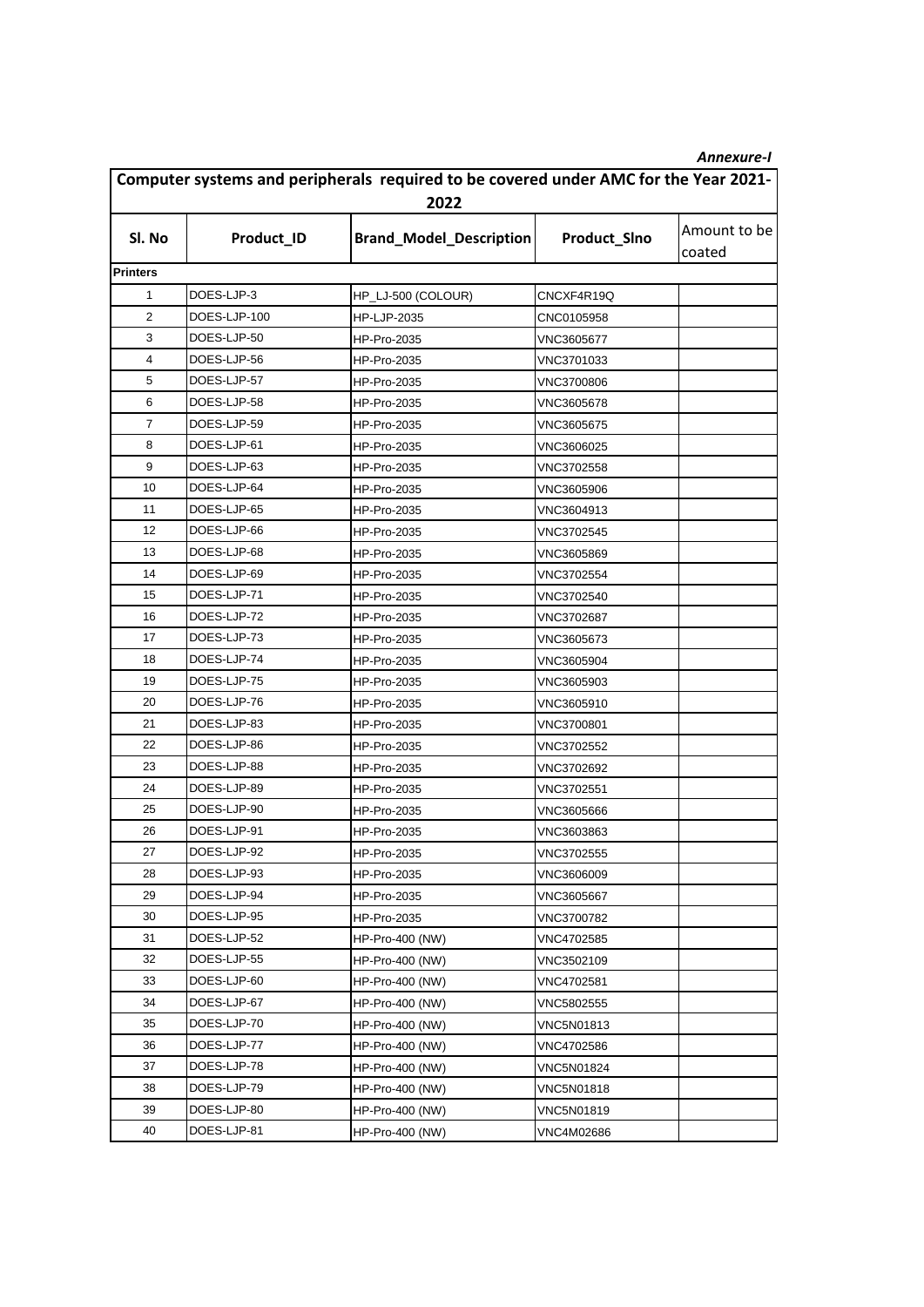| Sl. No          | Product_ID    | <b>Brand_Model_Description</b>    | Product_SIno      | Amount to be<br>coated |
|-----------------|---------------|-----------------------------------|-------------------|------------------------|
| 41              | DOES-LJP-82   | HP-Pro-400 (NW)                   | VNC3K09792        |                        |
| 42              | DOES-LJP-84   | HP-Pro-400 (NW)                   | <b>VNC3506089</b> |                        |
| 43              | DOES-LJP-85   | HP-Pro-400 (NW)                   | VNC3K09412        |                        |
| 44              | DOES-LJP-87   | HP-Pro-400 (NW)                   | <b>VNC3K05728</b> |                        |
| 45              | DOES-LJP-96   | HP-Pro-400 (NW)                   | <b>VNC3K09807</b> |                        |
| 46              | DOES-LJP-97   | HP-Pro-400 (NW)                   | <b>VNC5N01817</b> |                        |
| 47              | DOES-LJP-98   | HP-Pro-400 (NW)                   | VNC5N01812        |                        |
| 48              | DOES-LJP-99   | <b>HP-Pro-M706N (A3)</b>          | CNBXG6S7TF        |                        |
| 49              | DOES-LJP-4    | TOSHIBA_COLOUR_E_STUDIO_<br>2051C | C7GD78678         |                        |
| 50              | LJP-17        | HP-1022N                          | VNRJ71B0B2        |                        |
| 51              | $LJP-30$      | HP-1020                           | CNC0233757        |                        |
| 52              | LJP-34        | HP-1007                           | <b>VNF4S00893</b> |                        |
| 53              | LJP-36        | HP-1007                           | VNF4K18243        |                        |
| 54              | LJP-41        | HP-1007                           | VNF8M05320        |                        |
| 55              | LJP-42        | HP-1007                           | VNF8P14608        |                        |
| 56              | <b>LJP-45</b> | HP-1007                           | VNF8P16320        |                        |
| 57              | LJP-14        | HP-1020                           | CNCKK14731        |                        |
| 58              | LJP-16        | HP-1020 Plus                      | VNC3801402        |                        |
| 59              | LJP-19        | HP-1020                           | CNC2S83294        |                        |
| 60              | LJP-24        | HP-1020                           | CNC0147226        |                        |
| 61              | $LJP-25$      | HP-1020                           | VNC3624460        |                        |
| 62              | <b>LJP-28</b> | HP-1020                           | VNC3726089        |                        |
| 63              | LJP-29        | HP-1020                           | CNC2K74280        |                        |
| 64              | LJP-31        | HP-1007                           | VNF6F51083        |                        |
| 65              | LJP-32        | HP-1007                           | VNF6M52257        |                        |
| 66              | LJP-33        | HP-1007                           | VNF7C30581        |                        |
| 67              | LJP-35        | HP-1007                           | VNF6F59983        |                        |
| 68              | <b>LJP-38</b> | HP-1007                           | VNF4K18237        |                        |
| 69              | LJP-39        | HP-1007                           | VNF4K18215        |                        |
| 70              | <b>LJP-40</b> | HP-1007                           | VNF6M52236        |                        |
| 71              | LJP-43        | HP-1007                           | VNF8M12745        |                        |
| 72              | LJP-46        | HP-1007                           | VNF8M14742        |                        |
| <b>Scanners</b> |               |                                   |                   |                        |
| 1               | DOES-SCAN-3   | CANON Scanner (A4 flat bed)       | KEYA04354         |                        |
| 2               | DOES-SCAN-4   | CANON Scanner (A4 flat bed)       | KEYA04361         |                        |
| 3               | DOES-SCAN-5   | HP-SJ-4010                        | CN27VAC14C        |                        |
| 4               | DOES-SCAN-6   | HP-SJ-4010                        | CN28AAC02T        |                        |
| 5               | DOES-SCAN-7   | HP-SJ-4010                        | CN27VAC23K        |                        |
| 6               | DOES-SCAN-8   | HP-SJ-4010                        | CN28AAC01D        |                        |
| $\overline{7}$  | DOES-SCAN-9   | HP-SJ-4010                        | CN27VAC23M        |                        |
| 8               | DOES-SCAN-10  | HP-SJ-4010                        | CN27VAC195        |                        |
| 9               | DOES-SCAN-11  | HP-SJ-N9120                       | CN335F100D        |                        |
| 10              | DOES-SCAN-12  | HP-SJ-G4010                       | CN08AA6174        |                        |
| 11              | DOES-SCAN-13  | <b>HP-SJ-5590</b>                 | CN4APXH0Q2        |                        |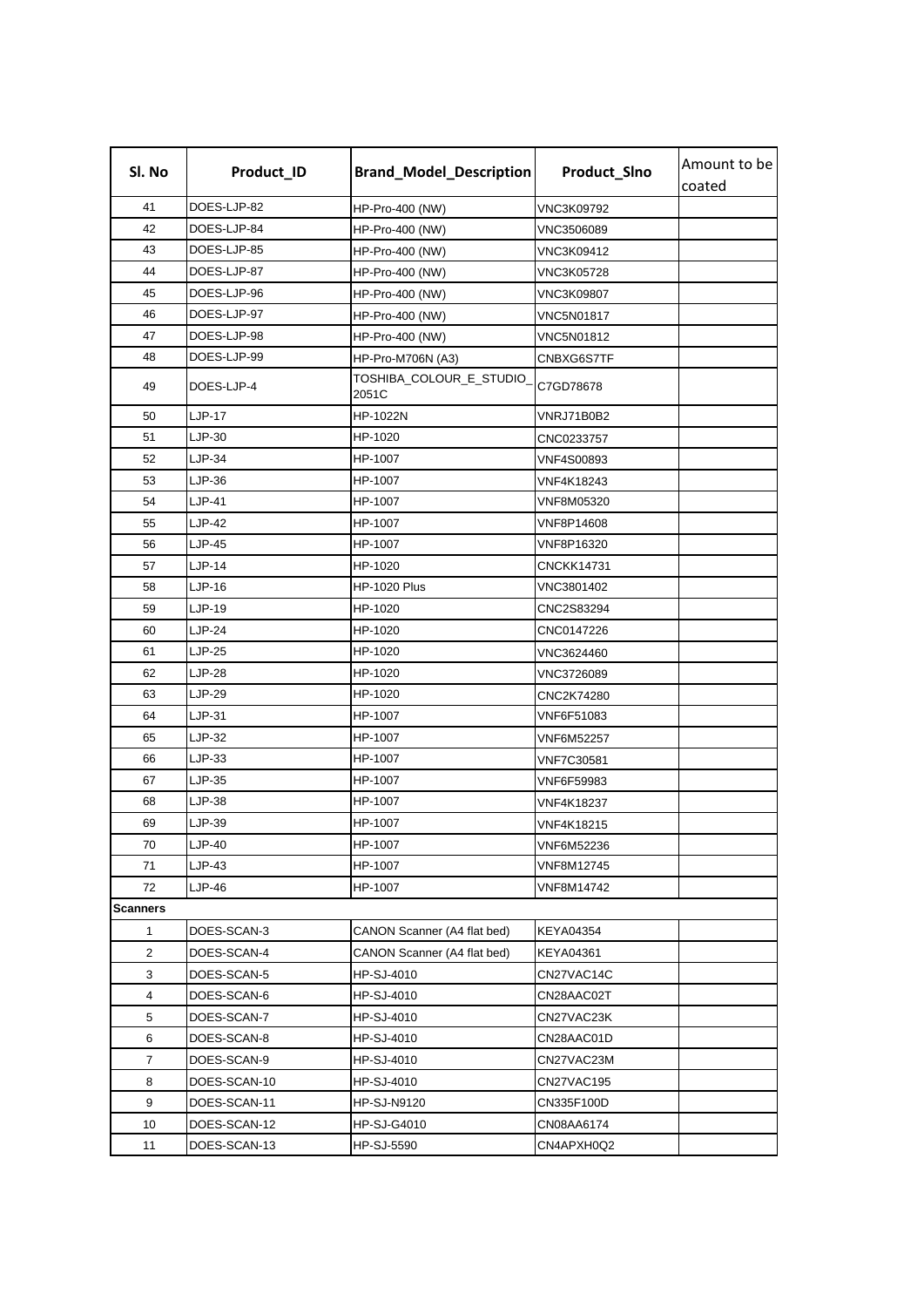| Sl. No          | Product_ID      | <b>Brand_Model_Description</b> | Product_SIno    | Amount to be<br>coated |
|-----------------|-----------------|--------------------------------|-----------------|------------------------|
| <b>UPSs</b>     |                 |                                |                 |                        |
| $\mathbf{1}$    | DOES-UPS-2      | APC - 0.65 KVA                 | BB0647001643    |                        |
| 2               | DOES-UPS-4      | APC - 0.5 KVA                  | BB0609011809    |                        |
| 3               | DOES-UPS-37     | APC - 0.5 KVA                  | BB0702017597    |                        |
| 4               | DOES-UPS-38     | APC -0. 65 KVA                 | BB0647003884    |                        |
| 5               | DOES-UPS-46     | APC -0. 65 KVA                 | BB0730001070    |                        |
| 6               | DOES-UPS-47     | APC -0. 65 KVA                 | BB0730001632    |                        |
| 7               | DOES-UPS-53     | APC -0. 65 KVA                 | BB0730002822    |                        |
| 8               | DOES-UPS-62     | APC -0. 65 KVA                 | JB0834002669    |                        |
| 9               | DOES-UPS-68     | APC -0. 65 KVA                 | JB0834002662    |                        |
| 10              | DOES-UPS-73     | APC -0. 65 KVA                 | <b>BRCN1228</b> |                        |
| 11              | DOES-UPS-74     | APC -0. 65 KVA                 | BB0926005986    |                        |
| 12              | DOES-UPS-80     | APC -0. 65 KVA                 | BB0940026098    |                        |
| 13              | DOES-UPS-82     | APC -0. 65 KVA                 | EB1153003858    |                        |
| 14              | Does -          | APC -0. 65 KVA                 | BB1153000883    |                        |
| 15              | DOES-UPS-123    | KEPTRON-5 KVA                  | 7131049         |                        |
| 16              | DOES-UPS-134    | Supra - 5 KVA                  | 0324            |                        |
| <b>Desktops</b> |                 |                                |                 |                        |
| 1               | <b>DOES-109</b> | WIPRO Core-i7                  | 13EFYP14200136  |                        |
| 2               | DOES-110        | WIPRO Core-i7                  | 13EFYP14200238  |                        |
| 3               | DOES-111        | WIPRO Core-i7                  | 13EFYP14200163  |                        |
| 4               | DOES-114        | WIPRO Core-i7                  | 13EFYP14200212  |                        |
| 5               | DOES-116        | WIPRO Core-i7                  | 13EFYP14200088  |                        |
| 6               | DOES-117        | <b>WIPRO Core-i7</b>           | 13EFYP14200260  |                        |
| 7               | DOES-118        | WIPRO Core-i7                  | 13EFYP14200020  |                        |
| 8               | DOES-119        | WIPRO Core-i7                  | 13EFYP14200211  |                        |
| 9               | <b>DOES-121</b> | <b>WIPRO Core-i7</b>           | 13EFYP14200029  |                        |
| 10              | <b>DOES-122</b> | WIPRO Core-i7                  | 13EFYP14200249  |                        |
| 11              | DOES-123        | WIPRO Core-i7                  | 13EFYP14200244  |                        |
| 12              | <b>DOES-124</b> | WIPRO Core-i7                  | 13EFYP14200054  |                        |
| 13              | <b>DOES-125</b> | WIPRO Core-i7                  | 13EFYP14200060  |                        |
| 14              | <b>DOES-126</b> | WIPRO Core-i7                  | 13EFYP14200105  |                        |
| 15              | DOES-127        | WIPRO Core-i7                  | 13EFYP14200130  |                        |
| 16              | DOES-128        | <b>WIPRO Core-i7</b>           | 13EFYP14200142  |                        |
| 17              | DOES-129        | WIPRO Core-i7                  | 13EFYP14200259  |                        |
| 18              | DOES-130        | WIPRO Core-i7                  | 13EFYP14200253  |                        |
| 19              | DOES-131        | WIPRO Core-i7                  | 13EFYP14200241  |                        |
| 20              | <b>DOES-132</b> | WIPRO Core-i7                  | 13EFYP14200207  |                        |
| 21              | DOES-134        | WIPRO Core-i7                  | 13EFYP14200180  |                        |
| 22              | <b>DOES-135</b> | WIPRO Core-i7                  | 13EFYP14200161  |                        |
| 23              | <b>DOES-136</b> | WIPRO Core-i7                  | 13EFYP14200132  |                        |
| 24              | <b>DOES-137</b> | WIPRO Core-i7                  | 13EFYP14200242  |                        |
| 25              | <b>DOES-139</b> | WIPRO Core-i7                  | 13EFYP14200251  |                        |
| 26              | DOES-140        | WIPRO Core-i7                  | 13EFYP14200149  |                        |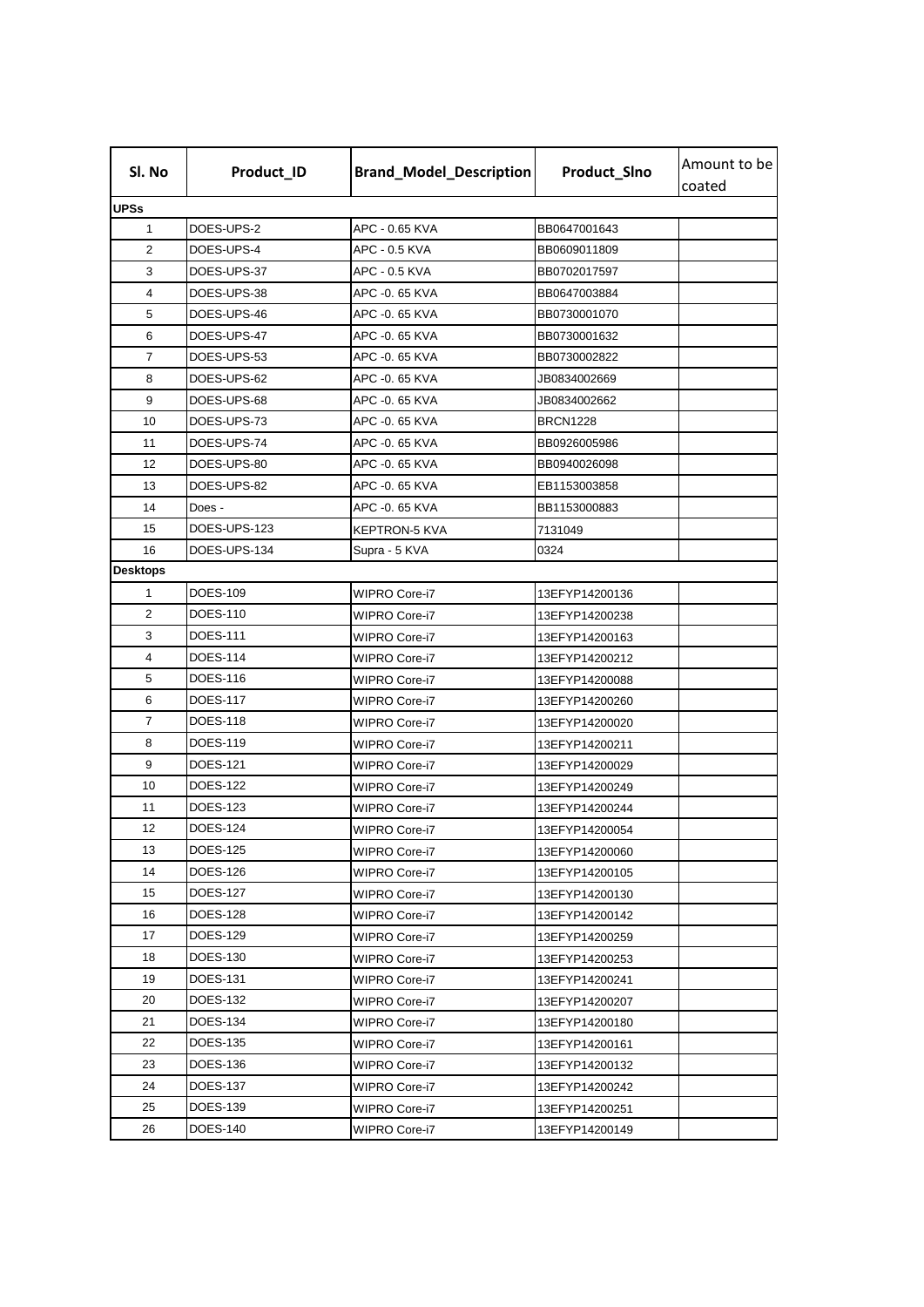| Sl. No | Product_ID      | <b>Brand_Model_Description</b> | Product_SIno   | Amount to be<br>coated |
|--------|-----------------|--------------------------------|----------------|------------------------|
| 27     | <b>DOES-142</b> | <b>WIPRO Core-i7</b>           | 13EFYP14200072 |                        |
| 28     | DOES-143        | WIPRO Core-i7                  | 13EFYP14200079 |                        |
| 29     | <b>DOES-144</b> | WIPRO Core-i7                  | 13EFYP14200167 |                        |
| 30     | <b>DOES-145</b> | WIPRO Core-i7                  | 13EFYP14200172 |                        |
| 31     | <b>DOES-146</b> | WIPRO Core-i7                  | 13EFYP14200056 |                        |
| 32     | DOES-147        | WIPRO Core-i7                  | 13EFYP14200122 |                        |
| 33     | <b>DOES-148</b> | WIPRO Core-i7                  | 13EFYP14200245 |                        |
| 34     | <b>DOES-149</b> | WIPRO Core-i7                  | 13EFYP14200240 |                        |
| 35     | <b>DOES-150</b> | WIPRO Core-i7                  | 13EFYP14200099 |                        |
| 36     | DOES-152        | <b>WIPRO Core-i7</b>           | 13EFYP14200243 |                        |
| 37     | <b>DOES-153</b> | <b>WIPRO Core-i7</b>           | 13EFYP14200040 |                        |
| 38     | DOES-154        | WIPRO Core-i7                  | 13EFYP14200176 |                        |
| 39     | <b>DOES-155</b> | WIPRO Core-i7                  | 13EFYP14200247 |                        |
| 40     | <b>DOES-157</b> | <b>WIPRO Core-i7</b>           | 13EFYP14200097 |                        |
| 41     | <b>DOES-158</b> | WIPRO Core-i7                  | 13EFYP14200166 |                        |
| 42     | DOES-159        | WIPRO Core-i7                  | 13EFYP14200103 |                        |
| 43     | <b>DOES-160</b> | WIPRO Core-i7                  | 13EFYP14200174 |                        |
| 44     | <b>DOES-161</b> | WIPRO Core-i7                  | 13EFYP14200170 |                        |
| 45     | DOES-162        | WIPRO Core-i7                  | 13EFYP14200035 |                        |
| 46     | DOES-163        | WIPRO Core-i7                  | 13EFYP14200108 |                        |
| 47     | <b>DOES-165</b> | <b>WIPRO Core-i7</b>           | 13EFYP14200201 |                        |
| 48     | DOES-166        | WIPRO Core-i7                  | 13EFYP14200043 |                        |
| 49     | DOES-167        | WIPRO Core-i7                  | 13EFYP14200246 |                        |
| 50     | <b>DOES-168</b> | WIPRO Core-i7                  | 13EFYP14200119 |                        |
| 51     | <b>DOES-169</b> | WIPRO Core-i7                  | 13EFYP14200256 |                        |
| 52     | DOES-170        | WIPRO Core-i7                  | 13EFYP14200025 |                        |
| 53     | DOES-171        | WIPRO Core-i7                  | 13EFYP14200179 |                        |
| 54     | <b>DOES-172</b> | WIPRO Core-i7                  | 13EFYP14200239 |                        |
| 55     | DOES-173        | WIPRO Core-i7                  | 13EFYP14200031 |                        |
| 56     | <b>DOES-174</b> | <b>WIPRO Core-i7</b>           | 13EFYP14200252 |                        |
| 57     | <b>DOES-175</b> | WIPRO Core-i7                  | 13EFYP14200057 |                        |
| 58     | DOES-177        | WIPRO Core-i7                  | 13EFYP14200257 |                        |
| 59     | <b>DOES-179</b> | WIPRO Core-i7                  | 13EFYP14200257 |                        |
| 60     | <b>DOES-180</b> | WIPRO Core-i7                  | 13EFYP14200077 |                        |
| 61     | DOES-181        | WIPRO Core-i7                  | 13EFYP14200248 |                        |
| 62     | DOES-182        | WIPRO Core-i7                  | 13EFYP14200254 |                        |
| 63     | DOES-183        | WIPRO Core-i7                  | 13EFYP14200098 |                        |
| 64     | <b>DOES-184</b> | WIPRO Core-i7                  | 13EFYP14200112 |                        |
| 65     | DOES-185        | WIPRO Core-i7                  | 13EFYP14200250 |                        |
| 66     | DOES-CPU-186    | WIPRO                          | 10LFPF00100213 |                        |
| 67     | DOES-CPU-187    | WIPRO                          | 10LFPF00100214 |                        |
| 68     | Does-4          | hp compaq(P-IV)                | INI404000Z     |                        |
| 69     | Does-61         | hp compaq(P-IV) Pentium-D      | INI70802JM     |                        |
| 70     | Does-62         | hp compaq(P-IV) Pentium-D      | INI7110FLH     |                        |